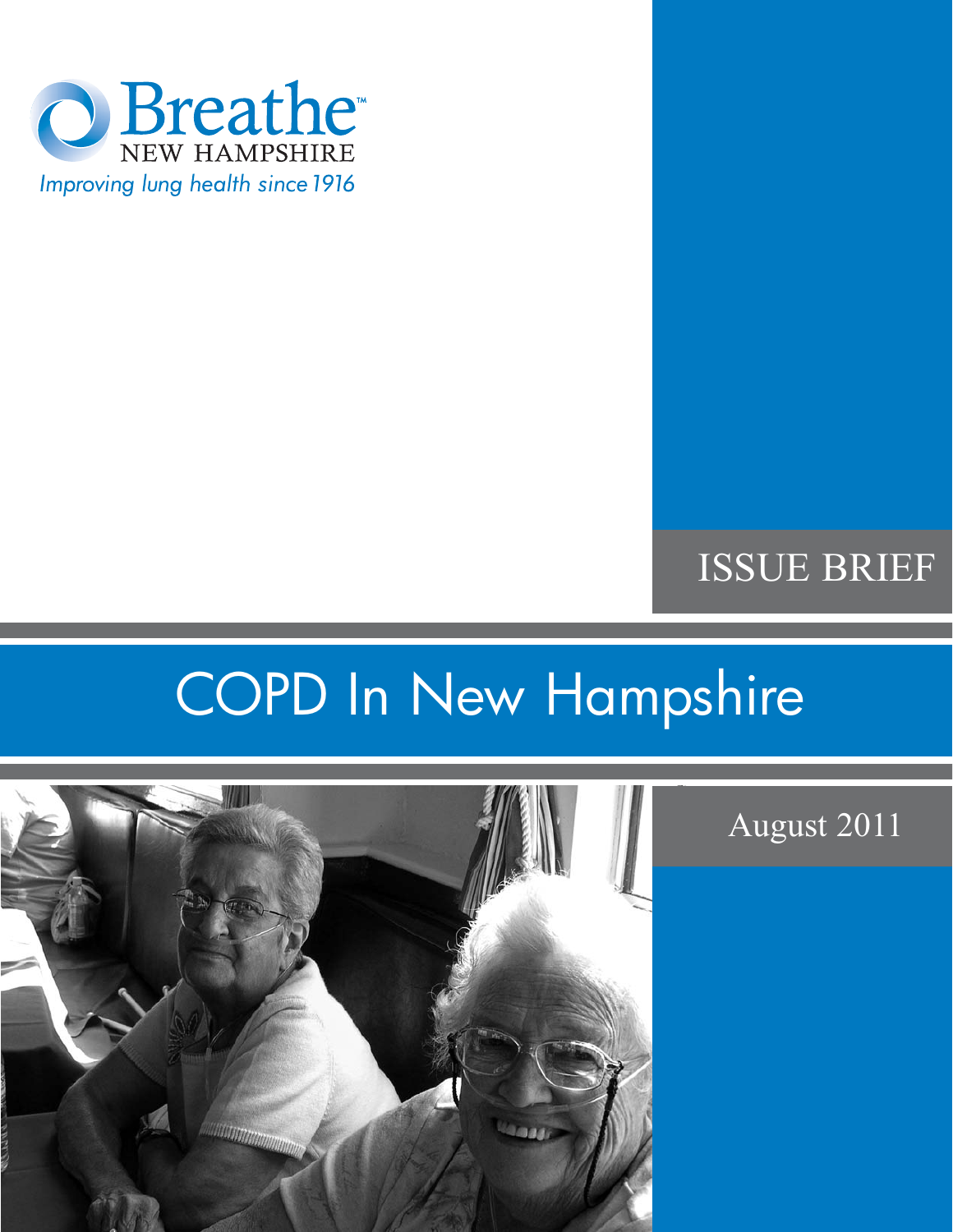# What Is COPD?

COPD (chronic obstructive pulmonary disease) is a serious lung disease that makes it hard to breathe. Often known by other names, such as emphysema and chronic bronchitis, COPD is now the fourth leading cause of death and a major cause of illness and disability in the United States.

More than 12 million people in the U.S. are currently diagnosed with COPD and at least another 12 million may have COPD but not know it. It is important to remember that COPD moved into its position as the fourth leading cause of death in the United States more than a decade ago; and the mortality rate for COPD has markedly increased while other leading causes of death have decreased<sup>1</sup>.

COPD is estimated to cause one out of every 20 deaths in the United States. Smoking is the most common risk factor for developing COPD. Healthcare expenditures are estimated at nearly \$6,000 annually for every COPD patient in the United States<sup>2</sup>.

# How Does COPD Affect Breathing?

The "airways" are the tubes that carry air through the nose and mouth and in and out of the lungs. Healthy airways and alveoli (air sacs) in the lungs expand when you inhale and contract when you exhale (or breathe out). These airways and air sacs are elastic — they bounce back to their original shape after being stretched or filled with air, just the way a new rubber band or balloon does. This elastic quality helps retain the normal structure of the lung and helps to move the air quickly in and out.

When someone has COPD, the air sacs no longer bounce back to their original size. Airways can also become swollen or thicker than normal, and mucus production may increase. The airways are blocked, or obstructed, making it even harder to get air into or out of the lungs.

People with longtime exposure to cigarette smoke or other irritants may not develop signs (a positive screening test) or symptoms (such as shortness of breath) suggestive of COPD until several years after their initial exposure. COPD and its consequences typically get worse over time, even with treatment; individuals with COPD can die as a result of respiratory failure, as well as cardiovascular co-morbidities such as heart attack, congestive heart failure and stroke.

But much can be done to help a person live a healthier and longer life while living with COPD by adopting healthy lifestyles and using existing therapies.

# Who's at Risk for Getting COPD?

Many individuals are at risk for COPD. However, most people who are at risk for developing COPD have never heard of it and, in many cases, do not know that the condition has a name. Below are a few things that alone or in combination put someone at risk for COPD:

**Smoking** — COPD most often occurs in people age 40 and over with a history of smoking (either current or past smokers). Smoking is the most common risk factor for COPD. While smoking is a common risk factor for developing COPD, it is important to note that as many as one out of six Americans with COPD has never smoked. There are several other causes of COPD.

> One in five Americans over the age of 45 has COPD — but as many as half are undiagnosed.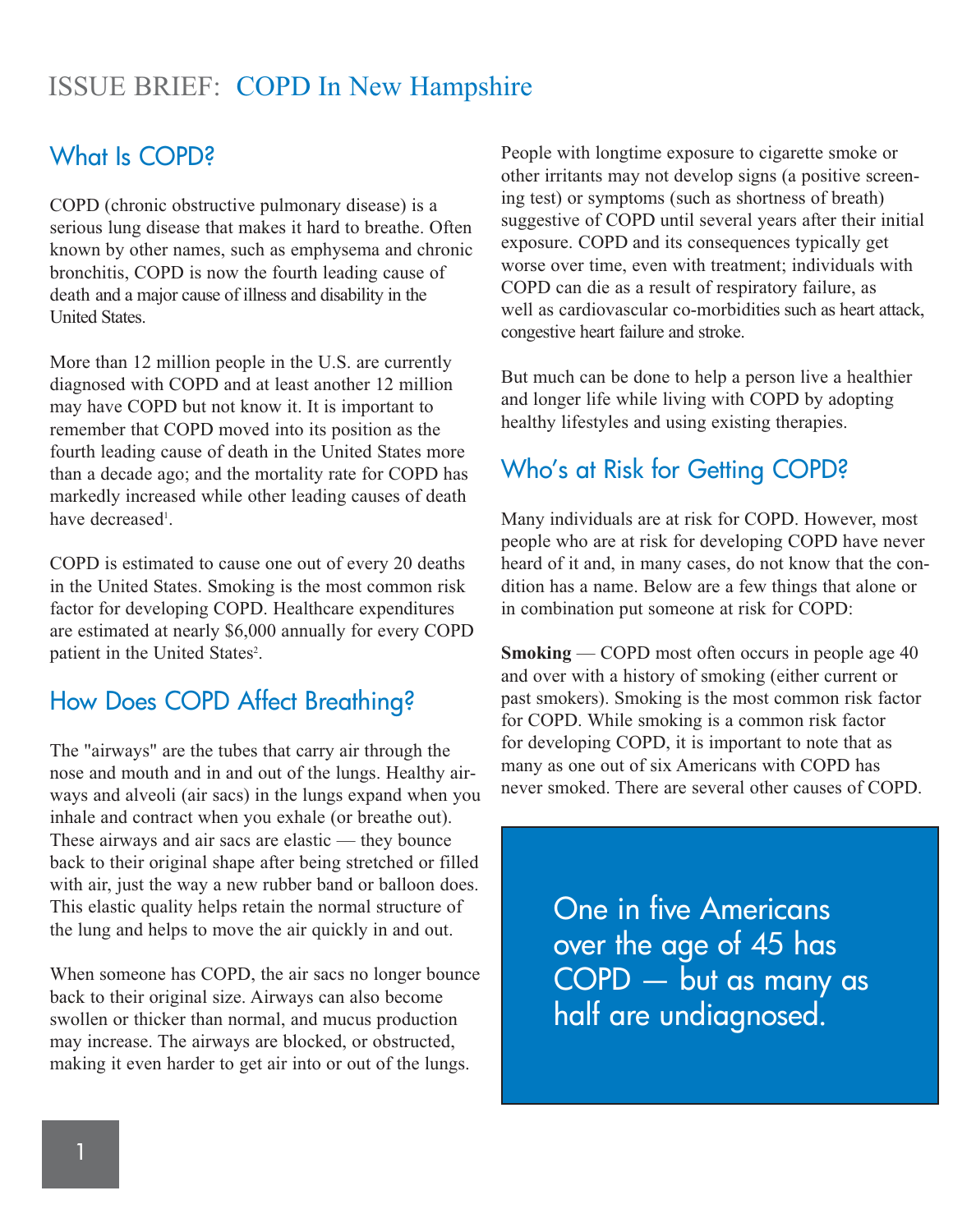**Environment** — COPD can also occur in people who have had long-term exposure to lung irritants such as certain chemicals, dust, or fumes in the home or workplace. Heavy or long-term exposure to secondhand smoke or other air pollutants may also cause COPD. The National Heart, Lung and Blood Institute (NHLNBI) estimates that 10 to 20 percent of all COPD cases may be due to environmental and occupational exposures.

**Genetic Factors** — COPD can also run in families. COPD can be caused by a genetic condition known as alpha-1 antitrypsin, or AAT, deficiency. While very few people know they have AAT deficiency, it is estimated that 100,000 Americans have it. People with AAT deficiency can get COPD even if they have never smoked or had long-term exposure to harmful pollutants.

# COPD Symptoms

Many people with COPD avoid activities they used to enjoy because they become short of breath easily. Feeling short of breath is the most common symptom of COPD. Other symptoms may include:

- frequent coughing, sometimes called a "smoker's cough"
- excess mucus and phlegm in airways
- feeling unable to breathe or take a deep breath
- wheezing
- suffering from lung infections

When COPD is severe, shortness of breath and other symptoms can get in the way of even the most basic tasks, such as doing light housework, taking a walk, washing, and dressing. Because COPD develops slowly, many people think their shortness of breath is just a natural sign of aging and do not think it is COPD.



# Breathing Better with COPD

COPD does not yet have a cure. However, the right treatment along with lifestyle changes can help those living with COPD feel better, stay active, and slow the damage to the lungs.

The NHLBI's COPD *Learn More Breathe Better*® national campaign is helping to raise awareness about COPD and its symptoms and encourage people at risk to get a simple breathing test.

According to the NHLBI, taking the following steps can help a person live better with COPD:

- Quit smoking
- Avoid pollutants, such as smoke and smog
- Visit a doctor regularly
- Get vaccines to protect against the flu (seasonal and H1N1), pneumonia and other infections

Because the number of people who have COPD is on the rise and the impact on those who have it is significant, many organizations including Breathe New Hampshire (Breathe NH) and the NHLBI are taking action to help prevent COPD and assist those already affected by COPD. For more information about COPD efforts in New Hampshire, please visit: www.breathenh.org.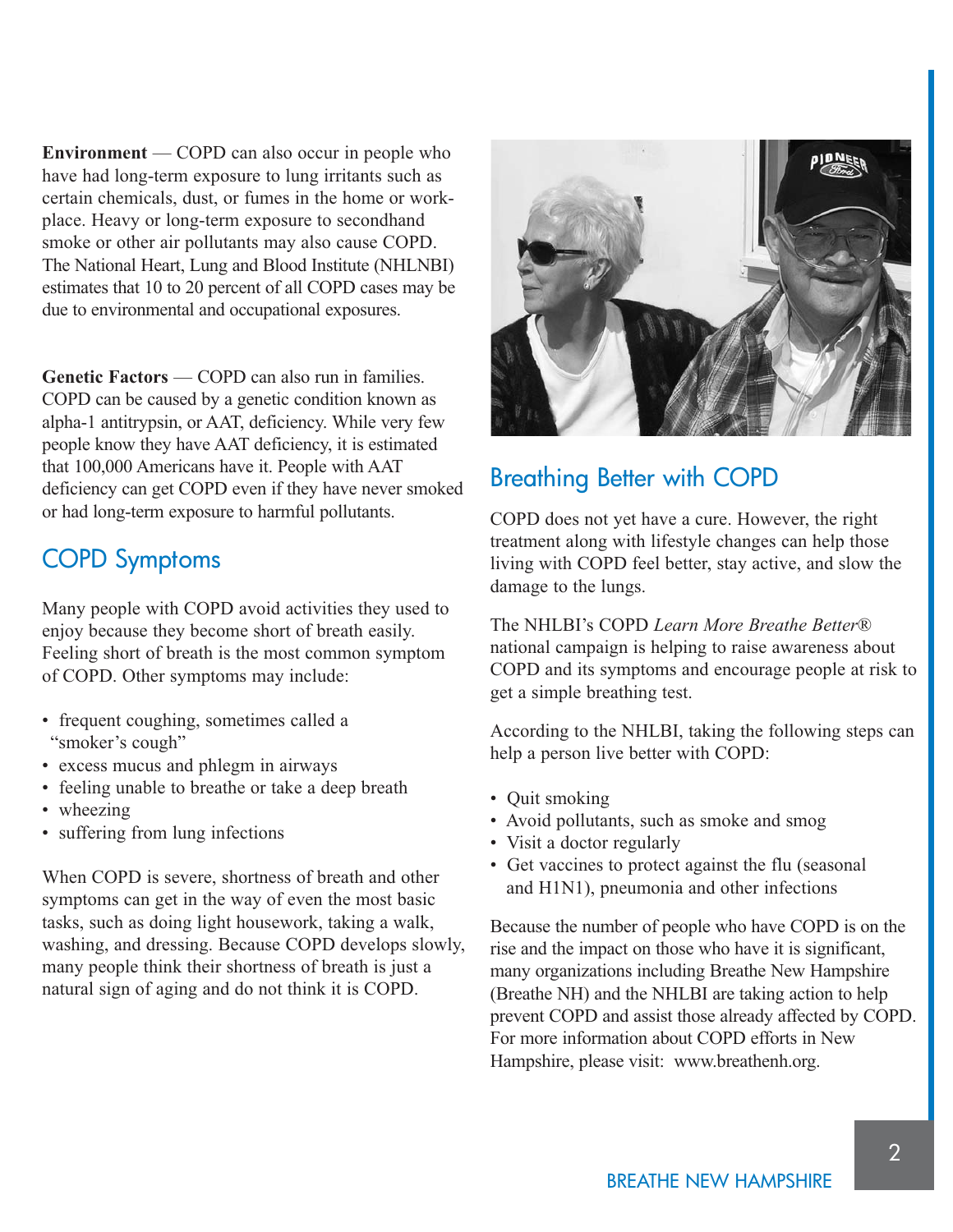#### About This Document

This brief was produced by Breathe NH, a New Hampshire nonprofit organization committed to eliminating lung disease and improving the quality of life for those living with lung disease in New Hampshire.

Breathe NH is a Breathe Better Leadership Partner with the NHLBI's COPD *Learn More Breathe Better*® COPD awareness campaign.

The information presented in this report includes the first COPD specific data that has been gathered in the state. Breathe NH recognized the necessity for gathering and analyzing this data as the first step in its campaign to help bring more attention to COPD and identify steps that individuals and organizations can take to better address the chronic disease.

Breathe NH used the 2008 New Hampshire Behavioral Risk Factor Surveillance Survey (NH BRFSS) to gather this baseline data. The NH BRFSS is an annual telephone health survey administered by the New Hampshire Department of Health and Human Services, Bureau of Public Health Statistics and Informatics, (BPHSI) in the Division of Public Health Services. Data collected in the 2008 NH BRFSS includes anonymous information from individuals on their own various medical conditions, quality of life, health care access and utilization, and smoking status. Questions about COPD are not included in the standard survey, however, specific targeted questions may be added, if approved and funded. Breathe NH sponsored the addition of a question about COPD to assess the prevalence of COPD diagnoses in the state, and to learn more about the characteristics of individuals with COPD based on their own answers. Among the 6,892 respondents, 6,723 adults responded to the COPD question.

Since the data presented in this report are based on surveys that are weighted to represent New Hampshire's population, all figures are presented with 95% confidence intervals (CI). The 95% CI represents the range of values that, with 95% certainty, includes the true value for the entire population. When making comparisons between two groups (i.e. those with and without COPD), the 95% CI can be used to determine if there is a statistically significant difference between the two groups. When the survey sample is small, confidence intervals tend to be wider. All results mentioned in the brief are considered statistically significant, meaning the probability that the differences mentioned are due to random chance is very small. (Note: the CI is not visually depicted in the charts and graphs in this document.)

Breathe NH presents the information in this document as a resource for New Hampshire's public health community and advocacy groups. The data provide a baseline for future COPD data collection, analysis, and program planning.

# COPD Prevalence

**Table 1.** Prevalence and estimated percentage of New Hampshire population reporting they have a COPD diagnosis

|        | Percent | 95% CI for percent |
|--------|---------|--------------------|
| Total  | 5.3%    | $4.6\% - 5.9\%$    |
| Male   | 4.2%    | $3.3\% - 5.2\%$    |
| Female | 6.2%    | $5.4\% - 7.1\%$    |

Data show 5.3% of adults in New Hampshire reported having been diagnosed with COPD. It is important to remember that now the fourth leading cause of death in the United States, COPD's mortality rate has been markedly increasing while other leading causes of death have been decreasing.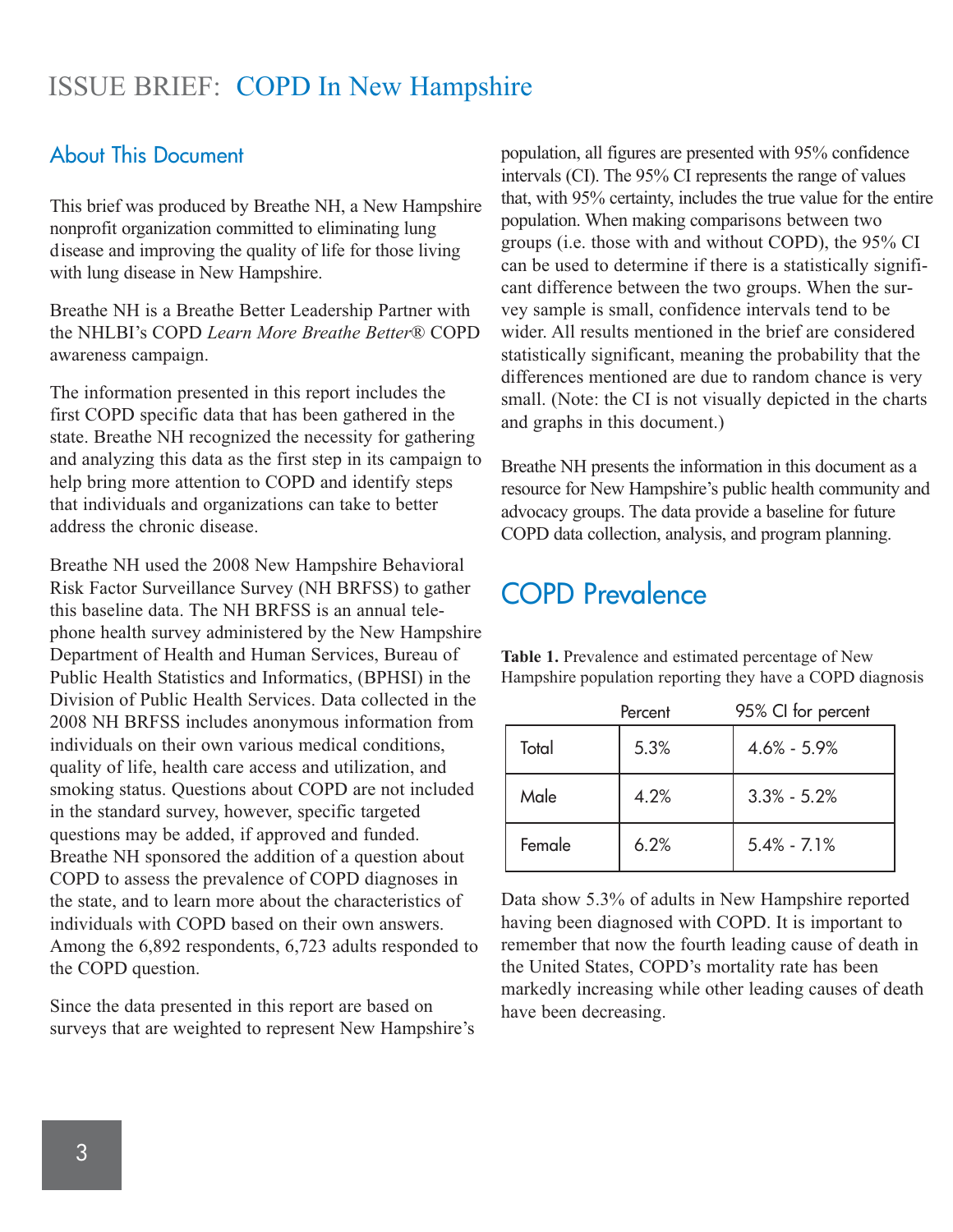Current data show that COPD prevalence is significantly higher among women than men in New Hampshire, and that COPD prevalence increases with age. (Figure 1) The proportion of adults with COPD in Grafton County was significantly lower than the state average. No other significant differences were found when comparing county rates to the New Hampshire average.

The data also show that COPD prevalence among New Hampshire adults declines as education and income levels increase.

#### **Figure 1.** Prevalence of COPD increases significantly as age increases



## Asthma

Of those living with COPD, 36.4% reported having current asthma compared to only 9% of those without COPD, much of which is due to misdiagnosis of the symptoms of asthma that actually may represent symptoms of COPD.

## Health Related Quality of Life

For those living with COPD, many daily or common tasks can be difficult such as doing light housework, taking a walk, or dressing. Among adults diagnosed with COPD in New Hampshire, a significantly higher proportion reported their health as fair or poor (47%) as compared to adults without COPD (9.3%).





"Sick lungs don't show. If I were to take this cannula (the hose that delivers the oxygen) off right now, I'd look like anybody else. The end result is that many times, we hear "Oh, if you'd only get off your rear end and get moving…' or 'You're just lazy' or 'You're using a little problem as a big excuse'. And that's just not the case."

...Chip Gatchell, COPD patient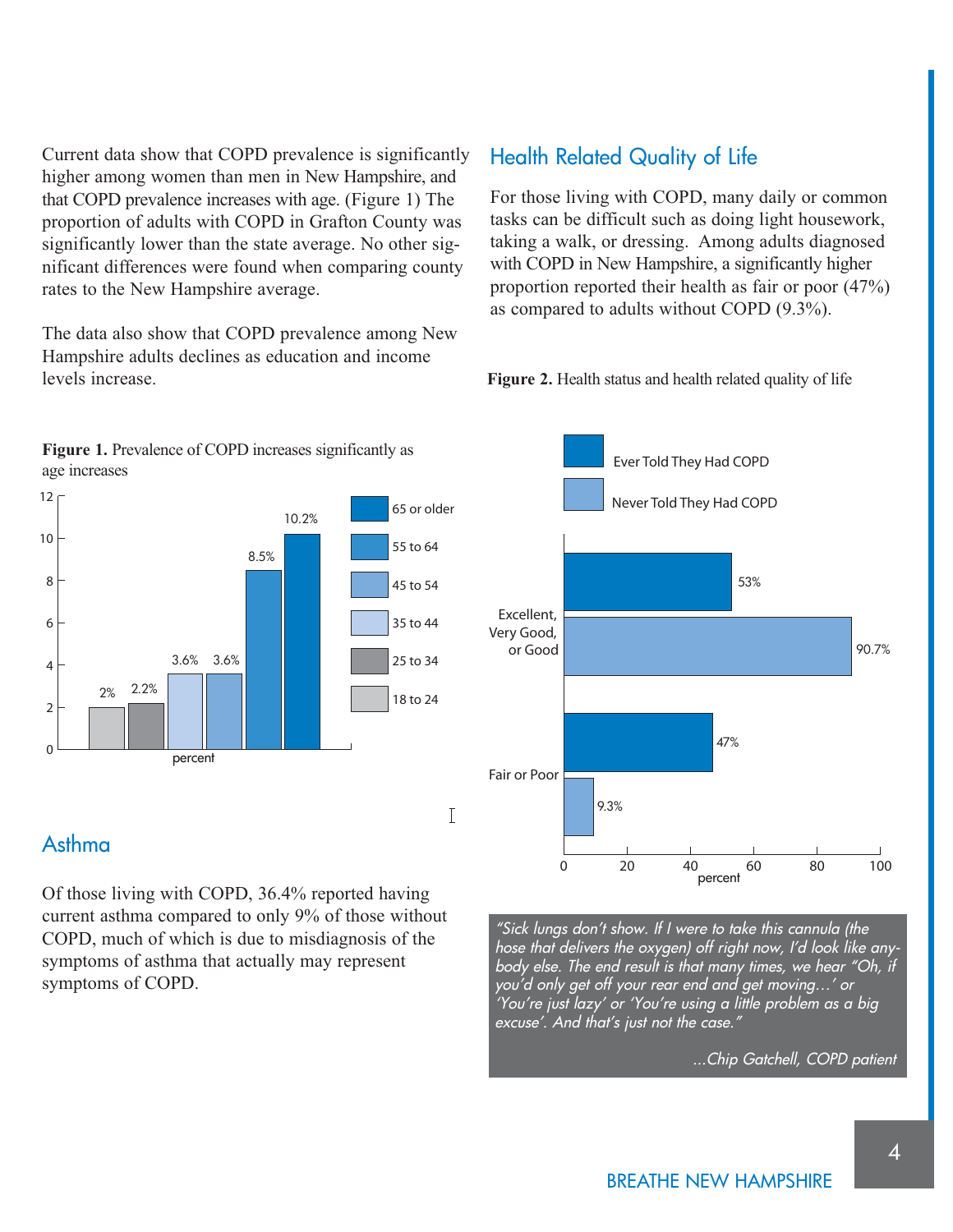Adults living with COPD also reported significantly more bad health days than adults without COPD.





For example, within the past 30 days, those with COPD reported having 11.1 days when their physical health was not good, 7 days when their mental health was not good, and 7.2 days when poor health kept them from usual activities such as self-care, work, or recreation. In contrast, adults without COPD reported, on average, that in the past 30 days they had 2.8 days when their physical heath was not good, three days when their mental health was not good, and 1.5 days when poor health kept them from usual activities.

Figure 4. Employment status of those who have ever been told they have COPD



Figure 5. Employment status of those who have never been tole they have COPD



#### Health Care Access

Among New Hampshire adults, there was no significant difference in health care coverage between those with and without COPD. However, a significantly higher proportion of adults with COPD said they were unable to obtain needed medical care because of cost (20.9%) as compared to only 10.1% of those without COPD. Despite cost being a potential barrier to care for COPD patients, they were more likely to have had a routine checkup in the last year (80.8%) as compared to those not reporting COPD (70.6%).

A significantly higher proportion of those living with COPD in New Hampshire had Medicaid or Medicare for health insurance as compared to adults not reporting COPD.

Figure 6. Insurance source/ever told they have COPD

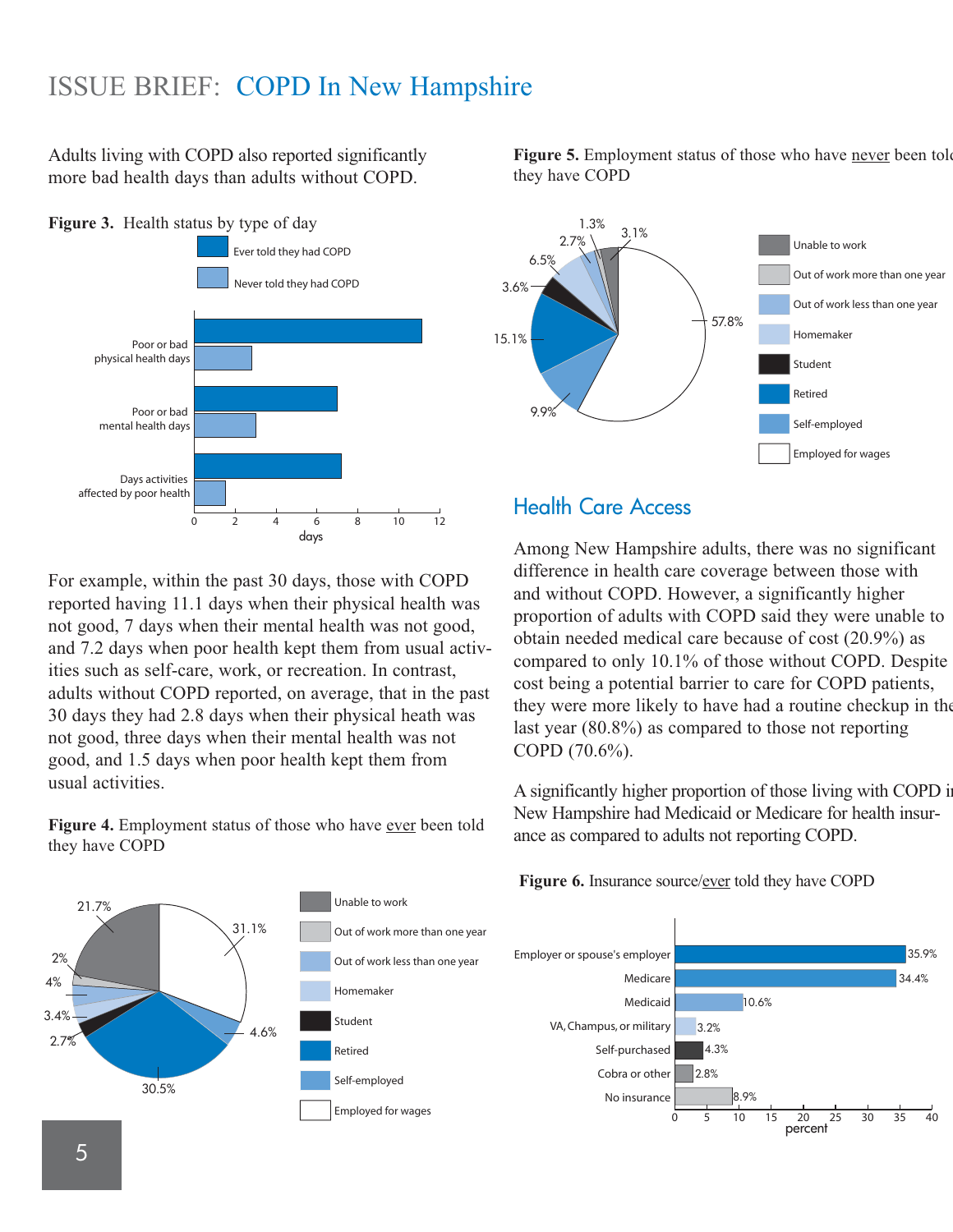

# Co-Morbidities

Those living with COPD often have other health conditions (known as co-morbidities) such as heart disease, diabetes, lung cancer, hypertension, osteoporosis, and psychological disorders. According to guidelines from the Global Initiative for Chronic Obstructive Lung Disease, these co-morbidities are common in COPD and should be actively identified as they often complicate the clinical management of individuals with COPD, and vice versa. The main risk factor for COPD, tobacco smoking, is also a main risk factor for many other chronic diseases. Hence, COPD patients often must deal with multiple medicines, side effects, and health care providers.

It is helpful to know how the lungs work in order to understand the relationship between COPD and other illnesses. The lungs provide oxygen to our blood, which is used to fuel the body for work. The lungs of those living with COPD do not work well enough to provide the amount of oxygen that the body needs, which causes the organ systems to work harder and start to break down. This added stress on the body can increase the likelihood of developing co-morbid conditions.

In NH, those living with COPD reported higher rates of other chronic conditions than among adults without COPD.

**Figure 7.** Insurance source/<u>never</u> told they have COPD **Figure 8.** Other chronic conditions among those living with **COPD** 



# Smoking

Smoking is the most common risk factor for developing COPD. Quitting smoking is the best and most costeffective way to reduce a person's risk of developing COPD and preventing the condition from worsening if they already have COPD. If a smoker also has a family history of COPD, their risk of getting COPD is much higher. A significantly higher proportion of adults with COPD reported they smoked every day, smoked some days, or were former smokers when compared to NH adults without COPD. Despite a strong link between

"I believe the public and the medical profession have somewhat of a prejudice against people with COPD. Cigarette smoking does increase your risk for COPD, but this often leads people to be ashamed of their disease, and they're hesitant to get treatment. As far as professionals go, many communities will not provide pulmonary rehabilitation to patients if they still smoke. So, we still have some prejudices to overcome."

...Deb Chabot, RN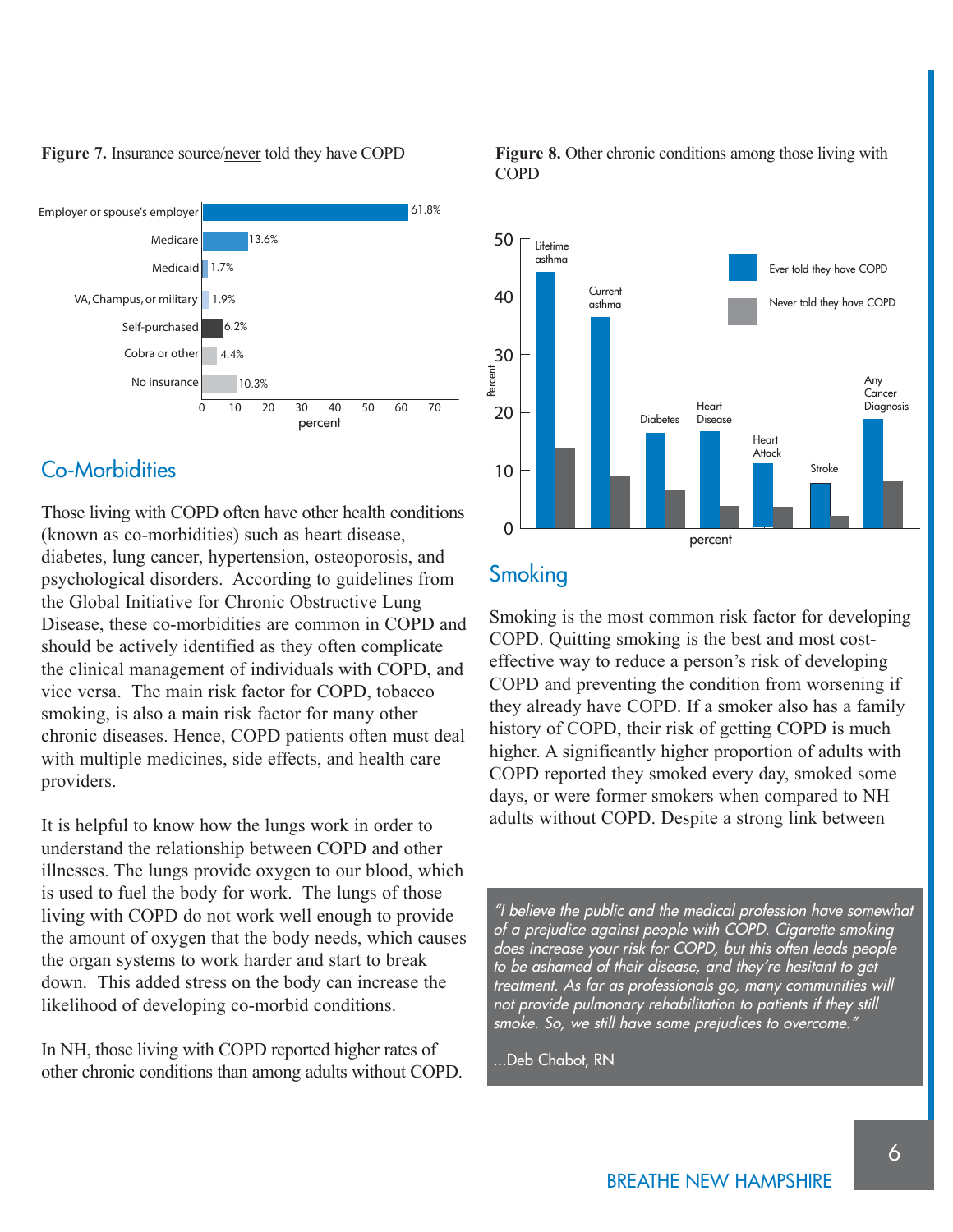smoking and COPD, 26.8% of those living with COPD said they had never smoked compared to 53.7% of adults not reporting COPD.

**Figure 9.** Smoking History/Current Status



**Figure 10.** Providers advised patient to quit smoking



While the number of attempts to quit smoking do not vary between those with and without COPD, COPD patients were more likely to be advised by their health care provider to quit smoking than adults without COPD.

#### Immunization

Infections such as the flu (influenza) and pneumonia can cause serious problems for people with COPD. Those living with COPD are at higher risk for developing pneumonia or bronchitis or getting sick from seasonal flu or H1N1 flu than people who do not have COPD. Immunizations can help prevent these illnesses. Among those reporting COPD, 61.7% reported getting a flu shot and 64.9% reported having a pneumonia shot.

#### Other Significant Health Differences Between Those Living with COPD and Those Without COPD

- On average, adults with COPD said they did not get enough rest or sleep on 11.4 of the past 30 days, compared to 8.4 days among adults not reporting COPD.
- A higher proportion of adults with COPD were considered to be obese (35.2%) as compared to 24.5% among those without COPD.
- Those with COPD experience significantly higher rates of activity limitations (61%) versus those without COPD (19.2%) due to physical, mental or emotional problems.
- About one in four adults with COPD report they have a health problem that requires special equipment as compared to only 5.6% of those without COPD reporting needed special equipment.

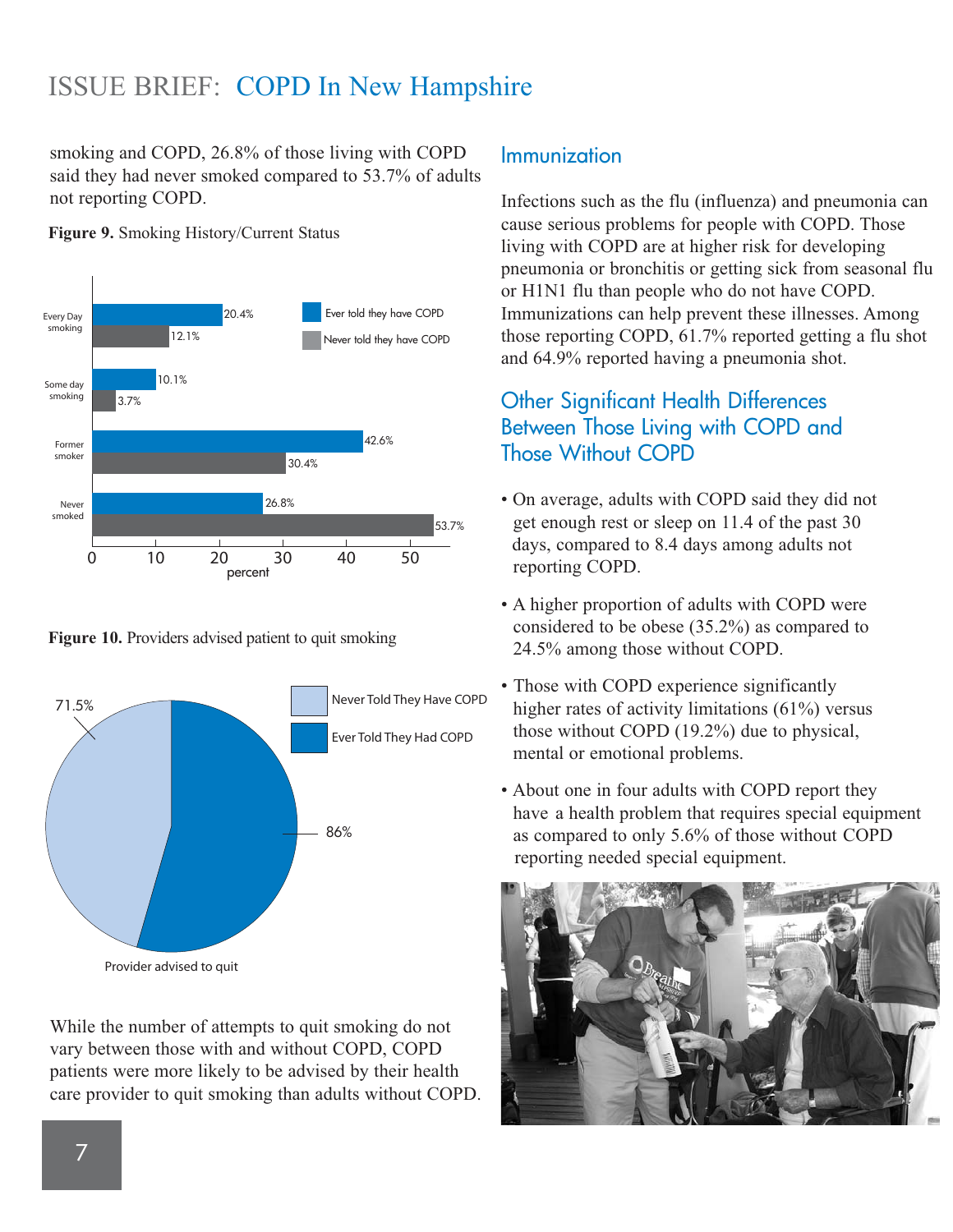#### **Discussion**

The data presented in this report indicate:

- Women have a significantly higher rate of COPD than men in NH.
- A significantly higher proportion of NH adults with COPD say their health is fair or poor, have more bad health days, and have activity limitations because of physical, mental or emotional problems as compared to adults without COPD.
- Nearly one out of five adults with COPD (21.7%) are not able to work compared to only 3.1% of adults without COPD.
- Tobacco use remains the main risk factor for developing COPD and NH adults with COPD are more likely to be current or former smokers.

Studies indicate that at least 12 million people have COPD symptoms but are either not yet diagnosed or misdiagnosed. Given this fact, the prevalence of COPD is likely to be underreported in the 2008 NH BRFSS. New Hampshire's data on the characteristics of the population with COPD diagnoses parallel national data and point to the need for more support for those living with the disease and more action to reduce or eliminate smoking, the main risk factor for developing COPD.

A correct diagnosis and early treatment can improve the quality of life for those living with, and affected by, COPD. A simple breathing test, called spirometry, is used to screen for COPD. This test can detect signs of COPD before symptoms become severe. Spirometry is one of the best and most common lung function tests. Primary care and family physicians, as well as pediatricians and providers practicing internal medicine, have a key role in the diagnosis and management of COPD. A COPD diagnosis should be considered in adults who have shortness of breath, a regular cough, excess sputum production, or wheezing. Also, risk factors in the home

or work environment, other than cigarette smoking history, should be taken into account. In addition, there are effective medicines and treatments that can be prescribed to help those with COPD live a longer and better life.

Pulmonary rehabilitation is one example of a helpful treatment for those living with COPD. This multi-session program of exercise, education, support, and smoking cessation assistance has been shown to improve quality of life among COPD patients and is considered an effective treatment by leading respiratory health organizations, including the American Thoracic Society and American College of Chest Physicians. New Hampshire has many hospital-based pulmonary rehabilitation programs; for a current list of these programs, visit: www.breathenh.org.

Breathe New Hampshire thanks the following organizations and individuals for helping to create and review this report:

Melissa Ashlock, MD Albee Budnitz, MD, FACP, FCCP Kim Coronis, BNH COPD Awareness Team Sue Covino, BNH COPD Awareness Team Donna Fleming, MPH, NH DHHS/Tobacco Prevention and Control Program Lindsay Dearborn, M.Ed., MPH, NH DHHS/Asthma Control Program Vinnie Kanhai-Singh, BNH COPD Awareness Team Susan Knight, MSPH, NH DHHS Judy Nicholson, M.Ed., BNH COPD Awareness Team Shawn Ritchie, BNH COPD Awareness Team Liz Traore, MPH, NH DHHS/Asthma Control Program

Funding provided by the COPD Learn More, Breathe Better ${}^{\mathbb{C}}$ campaign of the National Heart, Lung, and Blood Institute.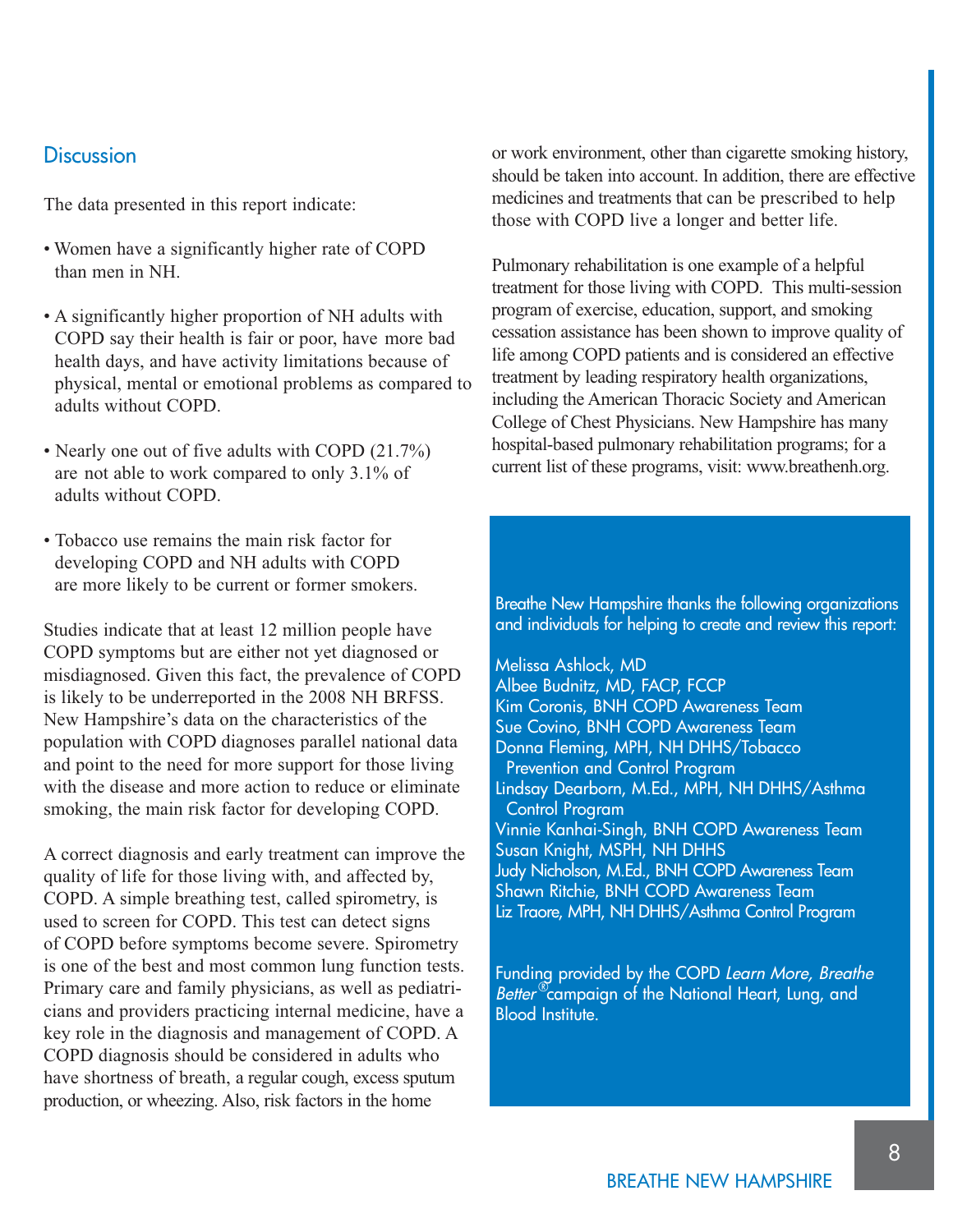#### **Recommendations**

#### Get Involved to Prevent & Manage COPD

While we have made progress in New Hampshire and nationally to better address COPD, much work is needed to control this growing public health problem. Raising awareness about COPD is the first step to improved prevention and management of the disease. This requires the involvement of patients and their family members, health care workers, public health agencies, businesses, and government to help bring more attention to COPD. For ways to get involved, visit www.breathenh.org or join Breathe New Hampshire's COPD Network.

#### Reduce Stigma

All too often, those living with COPD are blamed for their illness because many of them smoked. Health care professionals and the general public need to understand that:

- 1. Smoking is a disease (nicotine use dependency disorder) that causes both physical and emotional addiction and often needs treatment as a chronic disease with multiple therapies.
- 2. Quitting smoking often requires many quit attempts.
- 3. Quit smoking aides, such as nicotine patches and prescription medicines, can double a person's chances of quitting and staying quit as can brief counseling and advice from a health care provider.
- 4. Most smokers start as pre-teens or teens and therefore became addicted at an early age.
- 5. As many as one out of six COPD patients never smoked.

Treatment should be available to all those living with COPD.

#### Health Care Professionals Must Follow Clinical Guidelines

It is important for primary care physicians to follow COPD guidelines to ensure they are using the latest research and information to effectively diagnose, manage and treat COPD. Several professional associations have issued evidence-based guidelines including the American Thoracic Society, the Global Initiative for Chronic Obstructive Lung Disease (GOLD), and the American College of Physicians.

There are many options available to help manage COPD so that patients have fewer symptoms, fewer flare-ups, and an improved quality of life. Besides recommended medications, options include:

- Smoking cessation is the single most effective and cost effective — method to prevent COPD and stop its progression. All smokers should be offered help to quit smoking and be supported with as many resources as possible.
- Pulmonary rehabilitation programs have been shown to lessen symptoms, improve quality of life, and increase a person's ability to perform daily tasks by improving their physical and emotional health. All COPD patients can benefit from exercise.
- Long-term oxygen therapy, when appropriate, has been shown to increase survival, help a person's mental state, and improve their ability to exercise.
- Evidence shows that flu vaccination can reduce serious illness and death in COPD patients by an estimated 50%3. All COPD patients should receive an annual flu shot and ask their doctor if they need other vaccines such as pneumonia.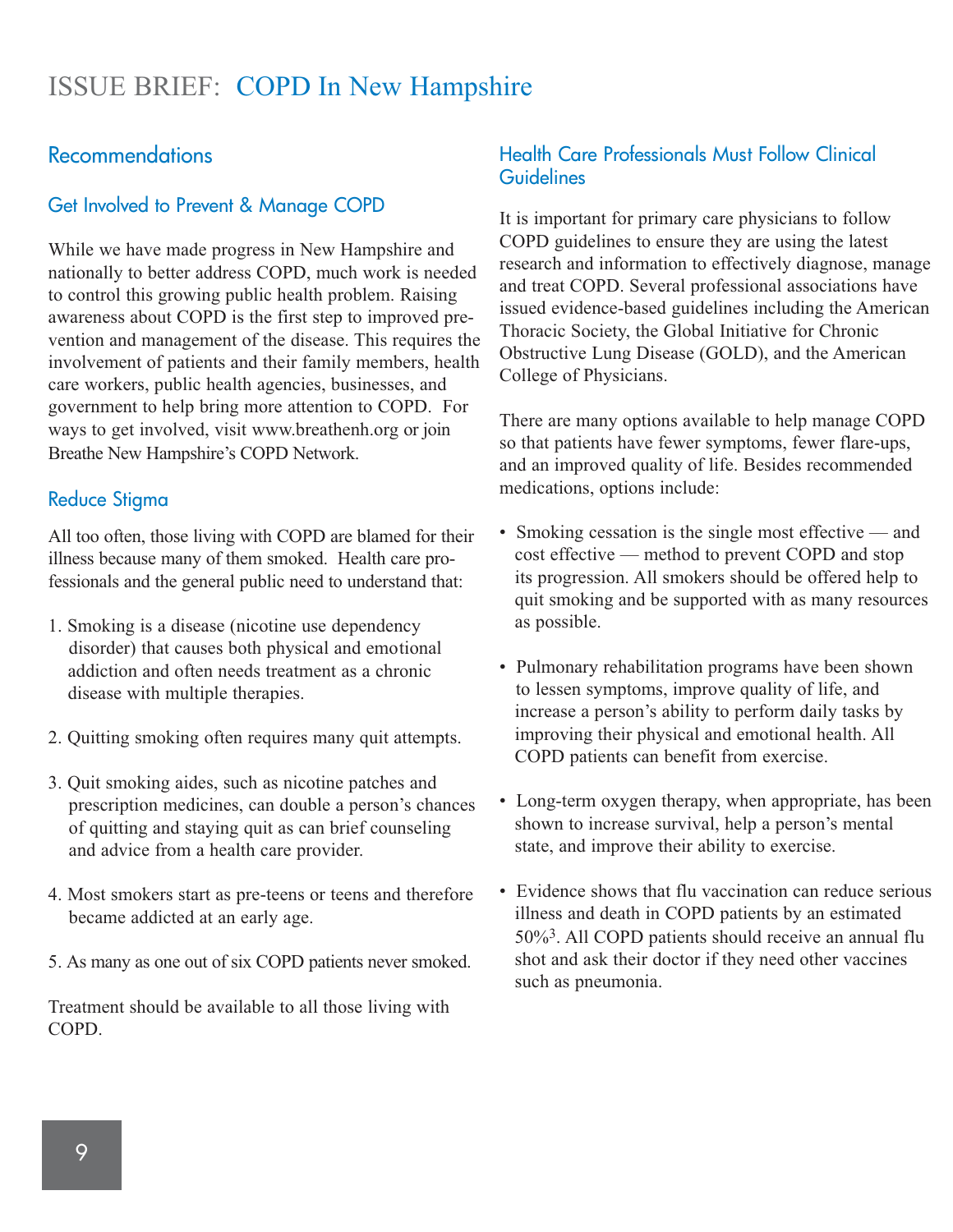#### More Spirometry Screening & Testing are Needed

Everyone who is at risk for COPD and those who have symptoms should be tested for the disease. Spirometry is the gold standard for screening for and evaluating COPD. Spirometry is a simple, non-invasive breathing test that measures the amount of air a person can blow out of the lungs (volume) and how fast he or she can blow it out (flow).

Spirometry can detect COPD before symptoms become severe. The test can let a person know if they may have COPD, and if so, how severe it is. Doctors can use spirometry test results to determine the best treatment.

All health care professionals should look for COPD in patients who are over 40 and have:

- Persistent or progressive dyspnea (shortness of breath on exertion)
- Chronic cough or excess sputum production
- Decline in level of activity
- Wheezing

COPD is more likely if there is a history of smoking. Genetic factors and environmental or occupational exposures may also play a role: as many as one out of six Americans with COPD has never smoked.



#### Additional Information:

Breathe New Hampshire: visit www.breathenh.org or call 1-800-835-8647 for information about the lending library, educational material, and other lists of resources in New Hampshire.

Visit NHLBI's national campaign Learn More Breathe Better® website at http://www.LearnAboutCOPD.org to learn more about COPD and the initiatives they are taking to educate those at risk for COPD.

Visit the Center for Disease Control and Prevention website for facts and statistics on COPD at http://www.cdc.gov/copd.

Helpful information for those living with COPD can be found in the COPD Foundation's COPD Big Fat Reference Guide at http://www.copdbfrg.org.

#### The NH Tobacco Prevention and Control Program

(TPCP) is funded by the Centers for Disease Control and Prevention, and is dedicated to the implementation of a comprehensive program designed to reduce the prevalence and consumption of tobacco use in New Hampshire. The TPCP provides free, personalized and confidential help through 1-800-Try-To-STOP (1-800-879-8678). The NH Smokers' Helpline and the Tobacco Resource Center use evidence-based interventions to assist those willing to quit.

The New Hampshire Asthma Control Program has information and reports on asthma. For more information contact (800) 852-3345 ext. 0855.

#### **References:**

- 1 http://www.nhlbi.nih.gov/health/public/lung/copd/ health-care-professionals/index.htm
- 2 Deaths from Chronic Obstructive Pulmonary Disease United States, 2000-2005. MMWR 2008;57(45):1229-1232.
- 3 Global Strategy for the Diagnosis, Management and Prevention of Chronic Obstructive Pulmonary Disease, 2009.